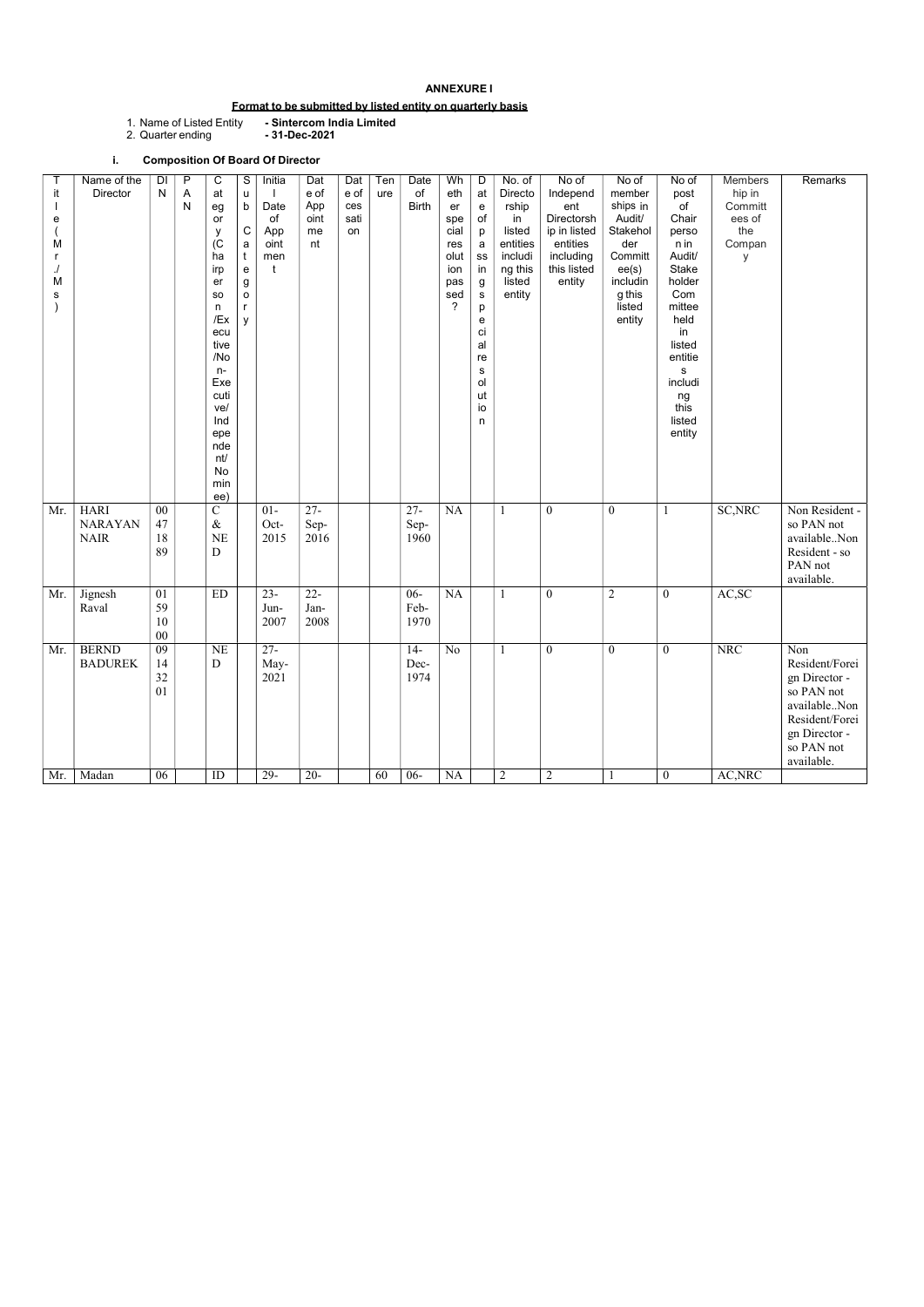| Company Remarks                                | Mr. Hari Nair, Mr. Bernd Badurek are Foreign/Non Resident Directors so PAN<br>are not available |
|------------------------------------------------|-------------------------------------------------------------------------------------------------|
| Whether Regular chairperson<br>appointed       | Yes                                                                                             |
| Whether Chairperson is<br>related to MD or CEO | Yes                                                                                             |

### ii. Composition of Committees

### a. Audit Committee

| Sr.<br>No. | Name of the Director | Category | Chairperson/Membership | Appointment<br>Date | <b>Cessation Date</b> |
|------------|----------------------|----------|------------------------|---------------------|-----------------------|
|            | Jignesh Raval        | ED       | Member                 | 29-Nov-2017         |                       |
|            | Madan Godse          |          | Member                 | 29-Nov-2017         |                       |
|            | <b>MADHAVI</b>       | ID       | Chairperson            | $02$ -Sep-2017      |                       |
|            | <b>PANDRANGI</b>     |          |                        |                     |                       |

| <b>Company Remarks</b>                            | There is change in composition of Audit Committee of the Company which is<br>approved in Audit Committee meeting and Board Meeting held on 12th<br>November, 2021. New Composition of Audit Committee is as follows:<br>Ms. Madhavi Pandrangi (Independent Director)-Chairman<br>Mr. Madan Godse (Independent Director) - Member<br>Mr. Jignesh Raval (Managing Director) - Member |
|---------------------------------------------------|------------------------------------------------------------------------------------------------------------------------------------------------------------------------------------------------------------------------------------------------------------------------------------------------------------------------------------------------------------------------------------|
| <b>Whether Permanent</b><br>chairperson appointed | Yes                                                                                                                                                                                                                                                                                                                                                                                |

### b. Stakeholders Relationship Committee

| Sr.<br>No. | Name of the Director | Category | Chairperson/Membership | Appointment<br>Date | <b>Cessation Date</b> |
|------------|----------------------|----------|------------------------|---------------------|-----------------------|
|            | DARA<br>KALYANIWALA  | ΙD       | Member                 | $02-Sep-2020$       |                       |
|            | Jignesh Raval        | ED       | Member                 | 29-Nov-2017         |                       |
|            | HARI NARAYAN NAIR    | C & NED  | Chairperson            | 29-Nov-2017         |                       |

| Remarks<br>' ompany۔   |     |
|------------------------|-----|
| Whether i<br>Permanent | Yes |
| chairperson appointed  |     |

# c. Risk Management Committee

| Chairperson/Membership<br>Date<br>Appointment<br>Director<br>Name of the<br>ateaorvٽ<br>Cessation<br>SI. | . . |  |  |  |
|----------------------------------------------------------------------------------------------------------|-----|--|--|--|
|                                                                                                          |     |  |  |  |

|     | Godse                                        | 98<br>77<br>67                       |    | Nov-<br>2017           | Jul-<br>2018           |    | Aug-<br>1959           |           |  |  |   |         |  |
|-----|----------------------------------------------|--------------------------------------|----|------------------------|------------------------|----|------------------------|-----------|--|--|---|---------|--|
| Ms. | <b>MADHAVI</b><br><b>PANDRAN</b><br>GI       | 08<br>84<br>1 I<br>55                | ID | $02 -$<br>Sep-<br>2020 | $30 -$<br>Sep-<br>2020 | 60 | $15 -$<br>Oct-<br>1974 | <b>NA</b> |  |  |   | AC      |  |
| Mr. | <b>DARA</b><br><b>KALYANI</b><br><b>WALA</b> | 03<br>31<br>$1^{\wedge}$<br>12<br>00 | ID | $02 -$<br>Sep-<br>2020 | $30 -$<br>Sep-<br>2020 | 60 | $09 -$<br>Apr-<br>1956 | <b>NA</b> |  |  | v | SC, NRC |  |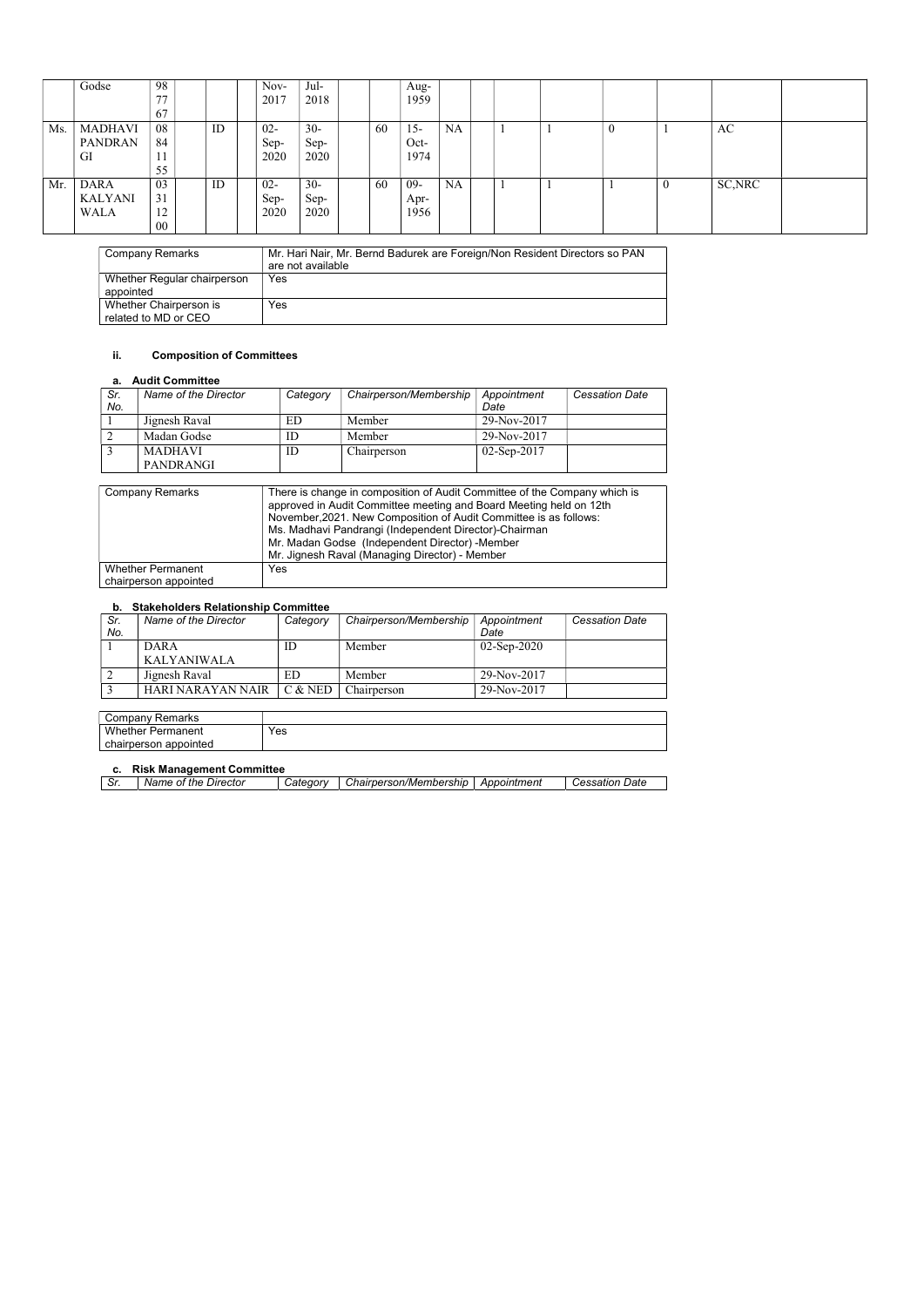| No.                      |    | Date |  |
|--------------------------|----|------|--|
|                          |    |      |  |
| Company Remarks          |    |      |  |
| <b>Whether Permanent</b> | No |      |  |
| chairperson appointed    |    |      |  |

### d. Nomination and Remuneration Committee

| Sr. | Name of the Director | Category   | Chairperson/Membership | Appointment    | <b>Cessation Date</b> |
|-----|----------------------|------------|------------------------|----------------|-----------------------|
| No. |                      |            |                        | Date           |                       |
|     | <b>BERND BADUREK</b> | <b>NED</b> | Member                 | 12-Nov-2021    |                       |
|     | DARA                 | ID         | Chairperson            | $02$ -Sep-2020 |                       |
|     | <b>KALYANIWALA</b>   |            |                        |                |                       |
|     | Madan Godse          | ID         | Member                 | 27-Nov-2017    |                       |
|     | HARI NARAYAN NAIR    | $C &$ NED  | Member                 | 29-Nov-2017    |                       |

| <b>Company Remarks</b>                            | $^\prime$ Mr. Bernd Badurek is appointed as member of Nomination and Remuneration<br>Committee of the company in the Board Meeting held on 12th November, 2021. |
|---------------------------------------------------|-----------------------------------------------------------------------------------------------------------------------------------------------------------------|
| <b>Whether Permanent</b><br>chairperson appointed | <b>Yes</b>                                                                                                                                                      |

### iii. Meeting of Board of Directors

| Date(s) of Meeting<br>(if any) in the<br>previous quarter | Date(s) of Meeting<br>(if any) in the<br>relevant quarter | Whether<br>requirement of<br>Quorum met | Number of<br>Directors present | <b>Number of Independent</b><br>Directors present |
|-----------------------------------------------------------|-----------------------------------------------------------|-----------------------------------------|--------------------------------|---------------------------------------------------|
| 10-Aug-2021                                               | $12-Nov-2021$                                             | Yes                                     |                                |                                                   |

| Company Remarks               |    |
|-------------------------------|----|
| Maximum gap between any       | 93 |
| two consecutive (in number of |    |
| days)                         |    |

### iv. Meeting of Committees

| Name of the<br><b>Committee</b> | Date(s) of<br>meeting during<br>of the committee<br>in the previous<br>quarter | Date(s) of<br>meeting of the<br>committee in the<br>relevant quarter | Whether<br>requirement<br>of Quorum<br>met (Yes/No) | Number of<br><b>Directors</b><br>present | Number of<br>independent<br>directors<br>present |
|---------------------------------|--------------------------------------------------------------------------------|----------------------------------------------------------------------|-----------------------------------------------------|------------------------------------------|--------------------------------------------------|
| <b>Audit Committee</b>          | $10$ -Aug-2021                                                                 | $12-Nov-2021$                                                        | Yes                                                 |                                          |                                                  |

| Company Remarks               |    |
|-------------------------------|----|
| Maximum gap between any       | 93 |
| two consecutive (in number of |    |
| days) [Only for Audit         |    |
| Committee]                    |    |

### v. Related Party Transactions